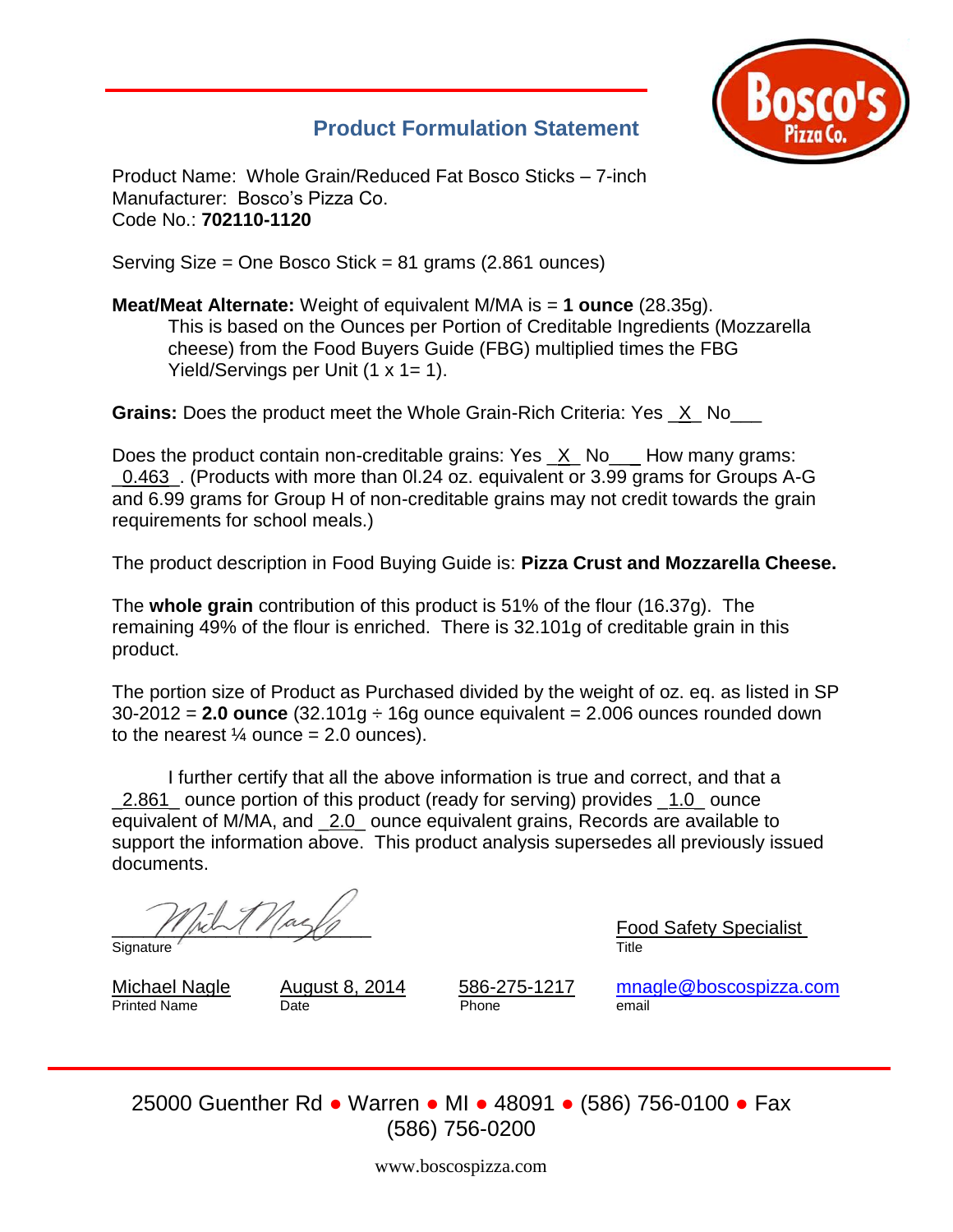

### **Product 702110-1120 7" Whole Grain Reduced Fat Cheese Bosco Stick**

| <b>Nutrition Facts</b><br>Serving Size 1 Bread Stick (81g)<br>Servings Per Container 108                                                                                |                                                  |                                                                                    |                                                                       |  |  |  |
|-------------------------------------------------------------------------------------------------------------------------------------------------------------------------|--------------------------------------------------|------------------------------------------------------------------------------------|-----------------------------------------------------------------------|--|--|--|
| <b>Amount Per Serving</b>                                                                                                                                               |                                                  |                                                                                    |                                                                       |  |  |  |
| Calories 210                                                                                                                                                            |                                                  | Calories from Fat 60                                                               |                                                                       |  |  |  |
|                                                                                                                                                                         |                                                  |                                                                                    | % Daily Value*                                                        |  |  |  |
| <b>Total Fat 7g</b>                                                                                                                                                     |                                                  |                                                                                    | 11%                                                                   |  |  |  |
| Saturated Fat 3g                                                                                                                                                        |                                                  |                                                                                    | 15%                                                                   |  |  |  |
| Trans Fat 0q                                                                                                                                                            |                                                  |                                                                                    |                                                                       |  |  |  |
| Cholesterol 15mg                                                                                                                                                        | 5%                                               |                                                                                    |                                                                       |  |  |  |
| 11%<br>Sodium 270mg                                                                                                                                                     |                                                  |                                                                                    |                                                                       |  |  |  |
| 9%<br><b>Total Carbohydrate 26g</b>                                                                                                                                     |                                                  |                                                                                    |                                                                       |  |  |  |
| Dietary Fiber 2g                                                                                                                                                        |                                                  |                                                                                    | 8%                                                                    |  |  |  |
| Sugars 2g                                                                                                                                                               |                                                  |                                                                                    |                                                                       |  |  |  |
| Protein 12g                                                                                                                                                             |                                                  |                                                                                    |                                                                       |  |  |  |
|                                                                                                                                                                         |                                                  |                                                                                    |                                                                       |  |  |  |
| Vitamin A 4%                                                                                                                                                            |                                                  | Vitamin C 0%                                                                       |                                                                       |  |  |  |
| Calcium 20%                                                                                                                                                             |                                                  | Iron 8%                                                                            |                                                                       |  |  |  |
| *Percent Daily Values are based on a 2,000 calorie<br>diet. Your daily values may be higher or lower<br>depending on your calorie needs:<br>Calories:<br>2,500<br>2,000 |                                                  |                                                                                    |                                                                       |  |  |  |
| <b>Total Fat</b><br>Saturated Fat<br>Cholesterol<br>Sodium<br><b>Total Carbohydrate</b><br>Dietary Fiber<br>Calories per gram:<br>Fat 9 • Carbohydrate 4                | Less than<br>Less than<br>Less than<br>Less than | 65g<br>20 <sub>g</sub><br>300mg<br>2,400mg<br>300g<br>25 <sub>q</sub><br>Protein 4 | 80g<br>25g<br>300 <sub>mg</sub><br>2,400mg<br>375g<br>30 <sub>q</sub> |  |  |  |

#### **INGREDIENTS:**

**CRUST:** FLOUR BLEND [WHOLE-WHEAT FLOUR, ENRICHED FLOUR (WHEAT FLOUR, NIACIN, REDUCED IRON, THIAMINE MONONITRATE, RIBOFLAVIN, ENZYME, FOLIC ACID)], WATER, BROWN SUGAR, CORN OIL, DOUGH CONDITIONER (SOYBEAN OIL, MONO AND DIGLYCERIDES, SOY FLAKES), SALT, VITAL WHEAT GLUTEN, YEAST, L-CYSTEINE. **CHEESES:** MOZZARELLA CHEESE (PASTEURIZED PART SKIM MILK, CHEESE CULTURES, SALT, ENZYMES). REDUCED FAT/REDUCED SODIUM MOZZARELLA CHEESE (PASTEURIZED PART SKIM MILK, NONFAT MILK, MODIFIED CORN STARCH\*, CHEESE CULTURE, SALT, POTASSIUM CHLORIDE\*, NATURAL FLAVORS\*, ANNATTO (COLOR), VITAMIN A PALMITATE, ENZYMES), \*INGREDIENTS NOT IN REGULAR MOZZARELLA CHEESE. **CONTAINS: MILK, WHEAT.**

#### **NET WEIGHT 19.3 LBS (8.8 KG) 108 PACK**

This Product contributes 1 ounce per serving of equivalent Meat/meat alternate and 2 Grain toward the meal pattern.\* \*Based on the Ounce Equivalent of 16 grams of grain.

#### **Baking Instructions**

#### **Thawing**

- 1. Thaw before baking.
- 2. Keep Bosco Stick breadsticks covered while thawing.
- 3. Bosco Stick breadsticks may be thawed in packaging.
- 4. Bosco Stick breadsticks have 8 days shelf life when refrigerated.

#### **Convection Oven Deep Fryer**

- 
- 1. Preheat oven to 400° F.<br>
2. Place Bosco Stick breadsticks on a baking sheet. 2. **THAWED:** 1-2 minutes. Place Bosco Stick breadsticks on a baking sheet.
- 
- **CAUTION: FILLING MAY BE HOT!**

- 
- 
- 3. **THAWED:** 6-8 minutes 3. Let stand 2 minutes before serving. **4.** Let stand 2 minutes before serving. **CAUTION: FILLING MAY BE HOT!**

Oven temperatures may vary. Adjust baking time and/or temperature as necessary. Top Bosco Stick breadsticks with butter and parmesan cheese (not included) after baking.

Approved By:  $\frac{1}{2}$   $\frac{1}{2}$   $\frac{1}{2}$  Date: August 8, 2014

Michael Nagle, M.S., Food Safety Specialist Information is derived by calculation based on available data.

25000 Guenther Rd ● Warren ● MI ● 48091 ● (586) 756-0100 ● Fax (586) 756-0200

[www.boscospizza.com](http://www.boscospizza.com/)